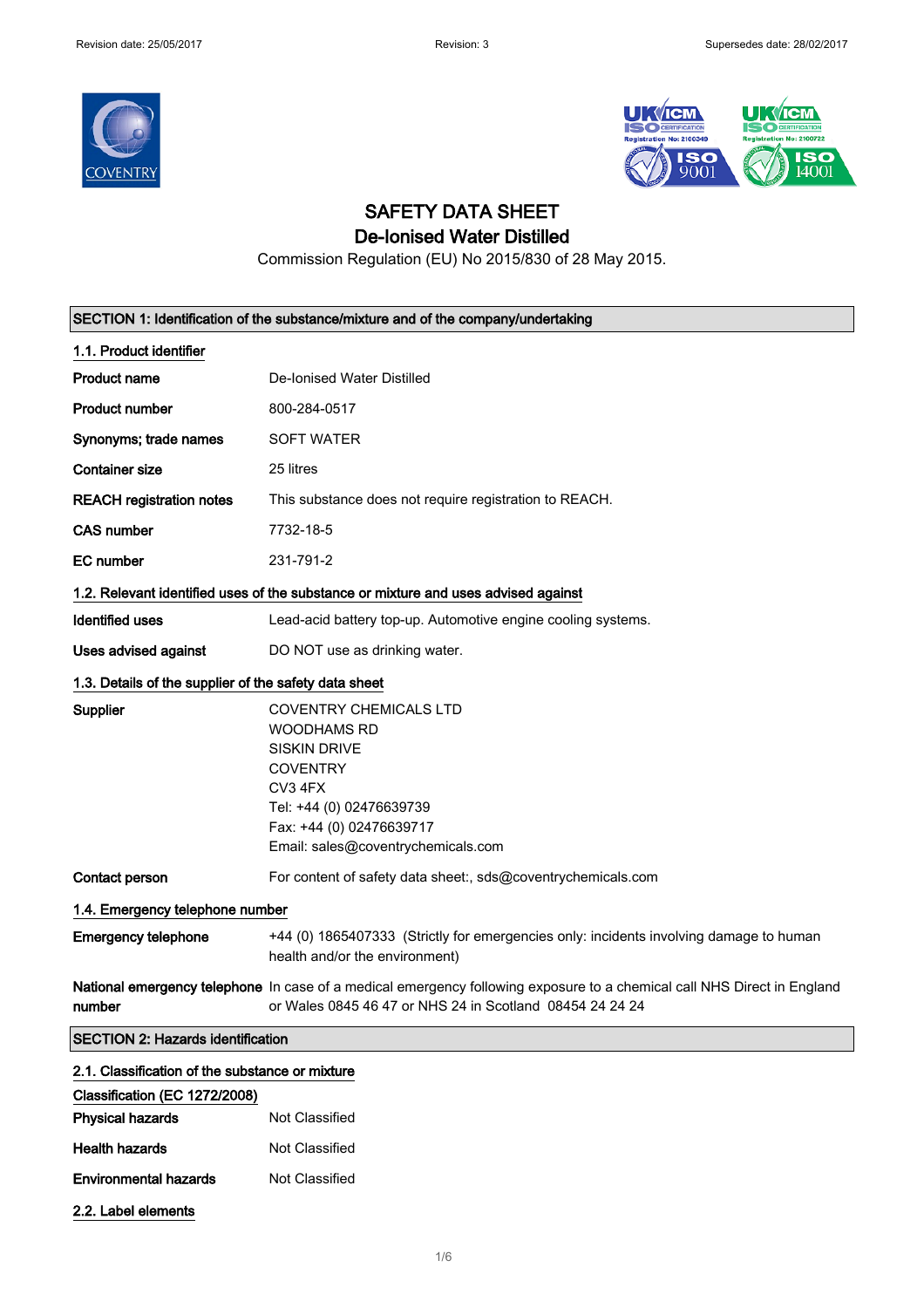| EC number | 231-791-2 |
|-----------|-----------|
|-----------|-----------|

## Hazard statements MC Not Classified

#### 2.3. Other hazards

This product does not contain any substances classified as PBT or vPvB.

## SECTION 3: Composition/information on ingredients

#### 3.2. Mixtures

Composition comments None of the ingredients are required to be listed.

| <b>SECTION 4: First aid measures</b>                             |                                                                                                                                      |  |
|------------------------------------------------------------------|--------------------------------------------------------------------------------------------------------------------------------------|--|
| 4.1. Description of first aid measures                           |                                                                                                                                      |  |
| <b>General information</b>                                       | No specific recommendations.                                                                                                         |  |
| Inhalation                                                       | Not relevant.                                                                                                                        |  |
| Ingestion                                                        | Not relevant.                                                                                                                        |  |
| <b>Skin contact</b>                                              | Not relevant.                                                                                                                        |  |
| Eye contact                                                      | Not relevant.                                                                                                                        |  |
| 4.2. Most important symptoms and effects, both acute and delayed |                                                                                                                                      |  |
| Inhalation                                                       | Not hazardous.                                                                                                                       |  |
| Ingestion                                                        | Not hazardous.                                                                                                                       |  |
| <b>Skin contact</b>                                              | Not hazardous.                                                                                                                       |  |
| Eye contact                                                      | Not hazardous.                                                                                                                       |  |
|                                                                  | 4.3. Indication of any immediate medical attention and special treatment needed                                                      |  |
| Notes for the doctor                                             | No specific recommendations.                                                                                                         |  |
| <b>SECTION 5: Firefighting measures</b>                          |                                                                                                                                      |  |
| 5.1. Extinguishing media                                         |                                                                                                                                      |  |
| Suitable extinguishing media                                     | The product is not flammable. Use fire-extinguishing media suitable for the surrounding fire.<br>Foam, carbon dioxide or dry powder. |  |
| 5.2. Special hazards arising from the substance or mixture       |                                                                                                                                      |  |
| <b>Hazardous combustion</b><br>products                          | No known hazardous decomposition products.                                                                                           |  |
| 5.3. Advice for firefighters                                     |                                                                                                                                      |  |
| Protective actions during<br>firefighting                        | No specific firefighting precautions known.                                                                                          |  |
| Special protective equipment<br>for firefighters                 | Wear positive-pressure self-contained breathing apparatus (SCBA) and appropriate protective<br>clothing.                             |  |
| <b>SECTION 6: Accidental release measures</b>                    |                                                                                                                                      |  |

## 6.1. Personal precautions, protective equipment and emergency procedures

Personal precautions For personal protection, see Section 8. In case of spills, beware of slippery floors and surfaces.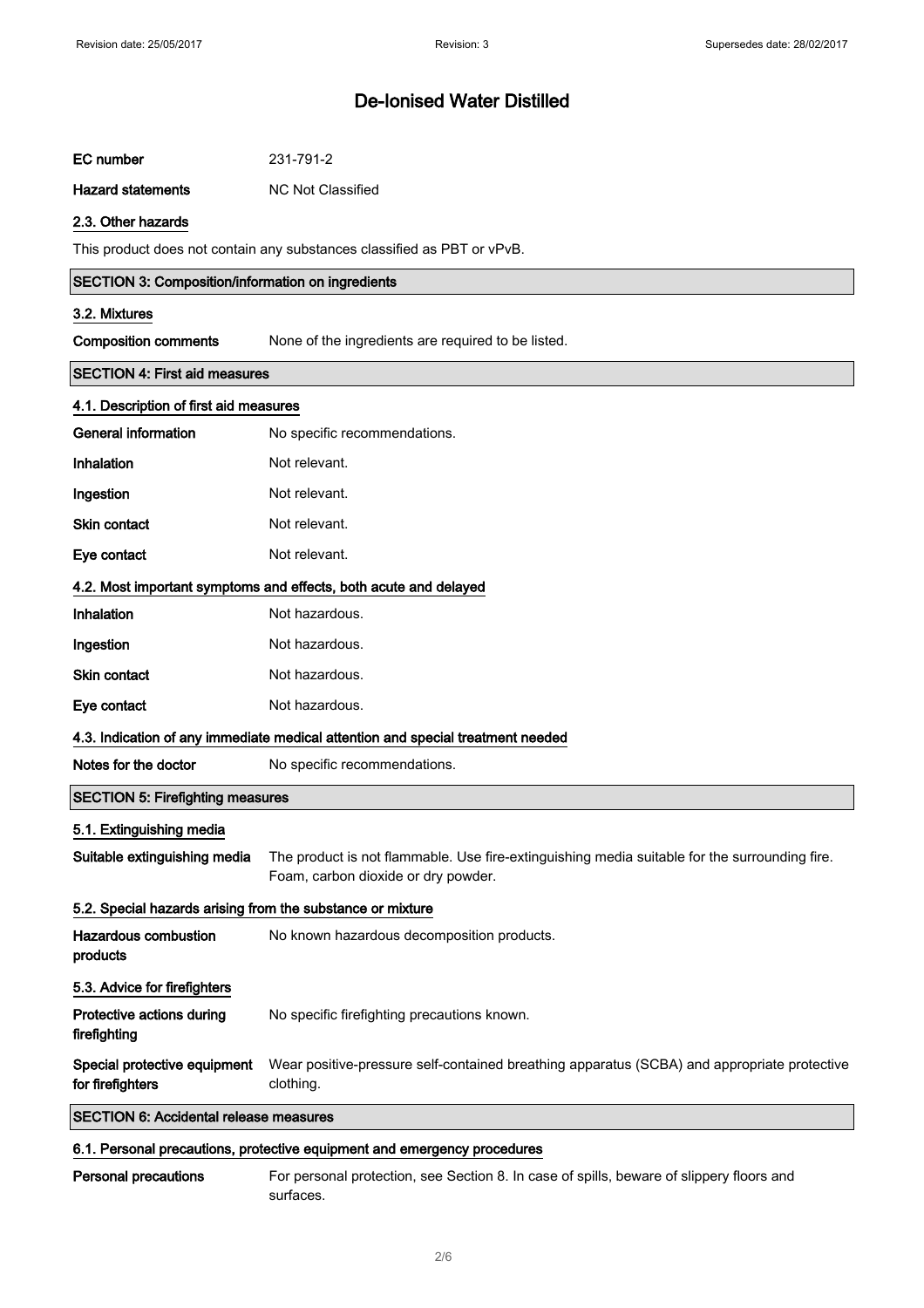#### 6.2. Environmental precautions

Environmental precautions Collect and dispose of spillage as indicated in Section 13. Do not discharge into drains or watercourses or onto the ground.

### 6.3. Methods and material for containment and cleaning up

Methods for cleaning up Run to drain.

#### 6.4. Reference to other sections

Reference to other sections For personal protection, see Section 8. See Section 11 for additional information on health hazards. For waste disposal, see Section 13.

# SECTION 7: Handling and storage 7.1. Precautions for safe handling Usage precautions Mo specific recommendations. Advice on general occupational hygiene No specific hygiene procedures recommended but good personal hygiene practices should always be observed when working with chemical products. Wash at the end of each work shift and before eating, smoking and using the toilet. 7.2. Conditions for safe storage, including any incompatibilities Storage precautions Store in tightly-closed, original container. 7.3. Specific end use(s) Specific end use(s) The identified uses for this product are detailed in Section 1.2. SECTION 8: Exposure Controls/personal protection 8.1. Control parameters Ingredient comments No exposure limits known for ingredient(s). 8.2. Exposure controls Protective equipment Appropriate engineering controls No specific ventilation requirements. Eye/face protection Eye protection not normally required. Hand protection Hand protection not required. Other skin and body protection No specific requirements are anticipated under normal conditions of use. Hygiene measures **When using do not eat, drink or smoke. Good personal hygiene procedures should be** implemented. Wash hands and any other contaminated areas of the body with soap and water before leaving the work site. Respiratory protection Respiratory protection not required.

### SECTION 9: Physical and Chemical Properties

#### 9.1. Information on basic physical and chemical properties

Appearance Liquid.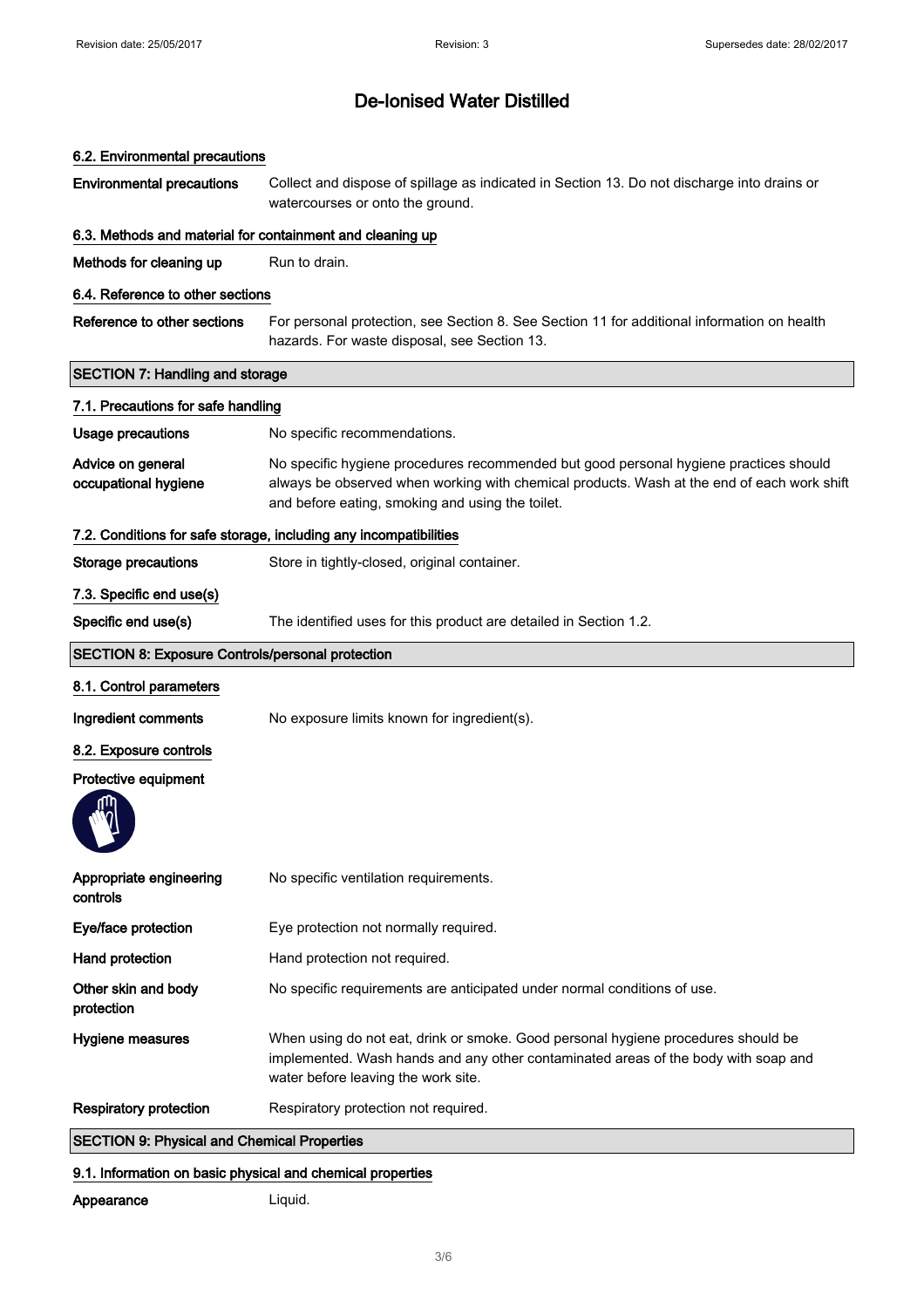| Colour                                       | Colourless.                                                                                             |
|----------------------------------------------|---------------------------------------------------------------------------------------------------------|
| Odour                                        | Odourless.                                                                                              |
| рH                                           | pH (concentrated solution): 7.0                                                                         |
| <b>Relative density</b>                      | 1.00 @ 20°C                                                                                             |
| Solubility(ies)                              | Soluble in water.                                                                                       |
| <b>Explosive properties</b>                  | Not applicable                                                                                          |
| Comments                                     | Information given is applicable to the product as supplied.                                             |
| 9.2. Other information                       |                                                                                                         |
| Other information                            | Not relevant.                                                                                           |
| <b>SECTION 10: Stability and reactivity</b>  |                                                                                                         |
| 10.1. Reactivity                             |                                                                                                         |
| Reactivity                                   | There are no known reactivity hazards associated with this product.                                     |
| 10.2. Chemical stability                     |                                                                                                         |
| <b>Stability</b>                             | Stable at normal ambient temperatures.                                                                  |
| 10.3. Possibility of hazardous reactions     |                                                                                                         |
| Possibility of hazardous<br>reactions        | Not applicable.                                                                                         |
| 10.4. Conditions to avoid                    |                                                                                                         |
| <b>Conditions to avoid</b>                   | Sources of possible contamination.                                                                      |
| 10.5. Incompatible materials                 |                                                                                                         |
| Materials to avoid                           | Water-reactive materials.                                                                               |
| 10.6. Hazardous decomposition products       |                                                                                                         |
| Hazardous decomposition<br>products          | No known hazardous decomposition products.                                                              |
| <b>SECTION 11: Toxicological information</b> |                                                                                                         |
| 11.1. Information on toxicological effects   |                                                                                                         |
| <b>General information</b>                   | This product has low toxicity.                                                                          |
| Inhalation                                   | No specific health hazards known.                                                                       |
| Ingestion                                    | No harmful effects expected from quantities likely to be ingested by accident.                          |
| <b>Skin contact</b>                          | No specific health hazards known.                                                                       |
| Eye contact                                  | No specific health hazards known.                                                                       |
| <b>SECTION 12: Ecological Information</b>    |                                                                                                         |
| Ecotoxicity                                  | There are no data on the ecotoxicity of this product. Not regarded as dangerous for the<br>environment. |
| 12.1. Toxicity                               |                                                                                                         |
| <b>Toxicity</b>                              | Not considered toxic to fish.                                                                           |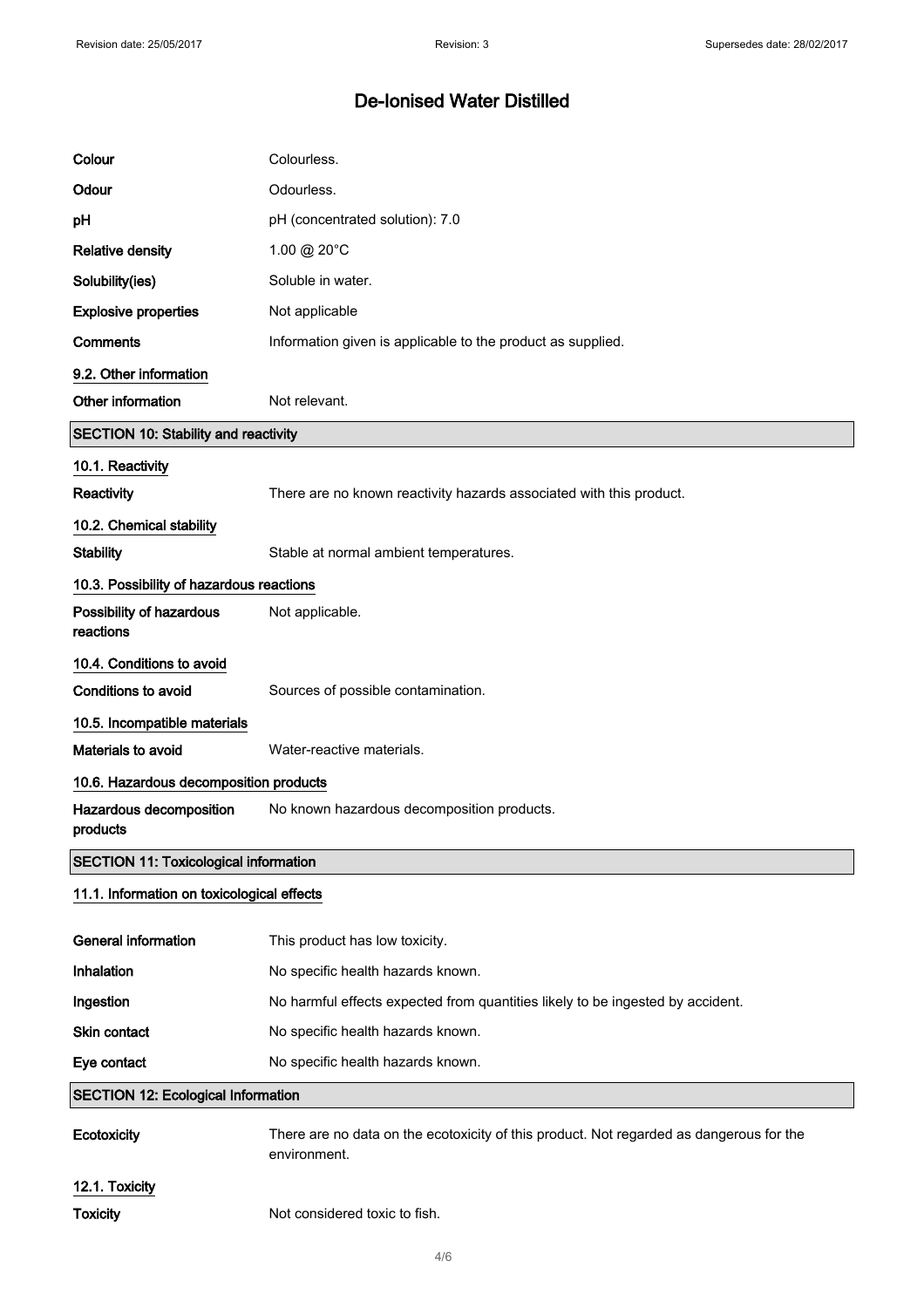| 12.2. Persistence and degradability                                                            |                                                                                                                                                         |
|------------------------------------------------------------------------------------------------|---------------------------------------------------------------------------------------------------------------------------------------------------------|
|                                                                                                | Persistence and degradability There are no data on the degradability of this product.                                                                   |
| 12.3. Bioaccumulative potential                                                                |                                                                                                                                                         |
| <b>Bioaccumulative potential</b>                                                               | No data available on bioaccumulation.                                                                                                                   |
| 12.4. Mobility in soil                                                                         |                                                                                                                                                         |
| <b>Mobility</b>                                                                                | Not applicable.                                                                                                                                         |
| 12.5. Results of PBT and vPvB assessment                                                       |                                                                                                                                                         |
| Results of PBT and vPvB<br>assessment                                                          | This product does not contain any substances classified as PBT or vPvB.                                                                                 |
| 12.6. Other adverse effects                                                                    |                                                                                                                                                         |
| Other adverse effects                                                                          | None known.                                                                                                                                             |
| <b>SECTION 13: Disposal considerations</b>                                                     |                                                                                                                                                         |
| 13.1. Waste treatment methods                                                                  |                                                                                                                                                         |
| <b>General information</b>                                                                     | Not an environmental hazard.                                                                                                                            |
| <b>Disposal methods</b>                                                                        | Dispose of waste to licensed waste disposal site in accordance with the requirements of the<br>local Waste Disposal Authority. Packaging is recyclable. |
| <b>SECTION 14: Transport information</b>                                                       |                                                                                                                                                         |
| General                                                                                        | The product is not covered by international regulations on the transport of dangerous goods<br>(IMDG, IATA, ADR/RID).                                   |
| 14.1. UN number                                                                                |                                                                                                                                                         |
| Not applicable.                                                                                |                                                                                                                                                         |
| 14.2. UN proper shipping name                                                                  |                                                                                                                                                         |
| Not applicable.                                                                                |                                                                                                                                                         |
| 14.3. Transport hazard class(es)                                                               |                                                                                                                                                         |
| No transport warning sign required.                                                            |                                                                                                                                                         |
| 14.4. Packing group                                                                            |                                                                                                                                                         |
| Not applicable.                                                                                |                                                                                                                                                         |
| 14.5. Environmental hazards                                                                    |                                                                                                                                                         |
| Environmentally hazardous substance/marine pollutant<br>No.                                    |                                                                                                                                                         |
| 14.6. Special precautions for user                                                             |                                                                                                                                                         |
| Not applicable.                                                                                |                                                                                                                                                         |
| 14.7. Transport in bulk according to Annex II of MARPOL and the IBC Code                       |                                                                                                                                                         |
| Transport in bulk according to Not applicable.<br>Annex II of MARPOL 73/78<br>and the IBC Code |                                                                                                                                                         |
| <b>SECTION 15: Regulatory information</b>                                                      |                                                                                                                                                         |

## 15.1. Safety, health and environmental regulations/legislation specific for the substance or mixture